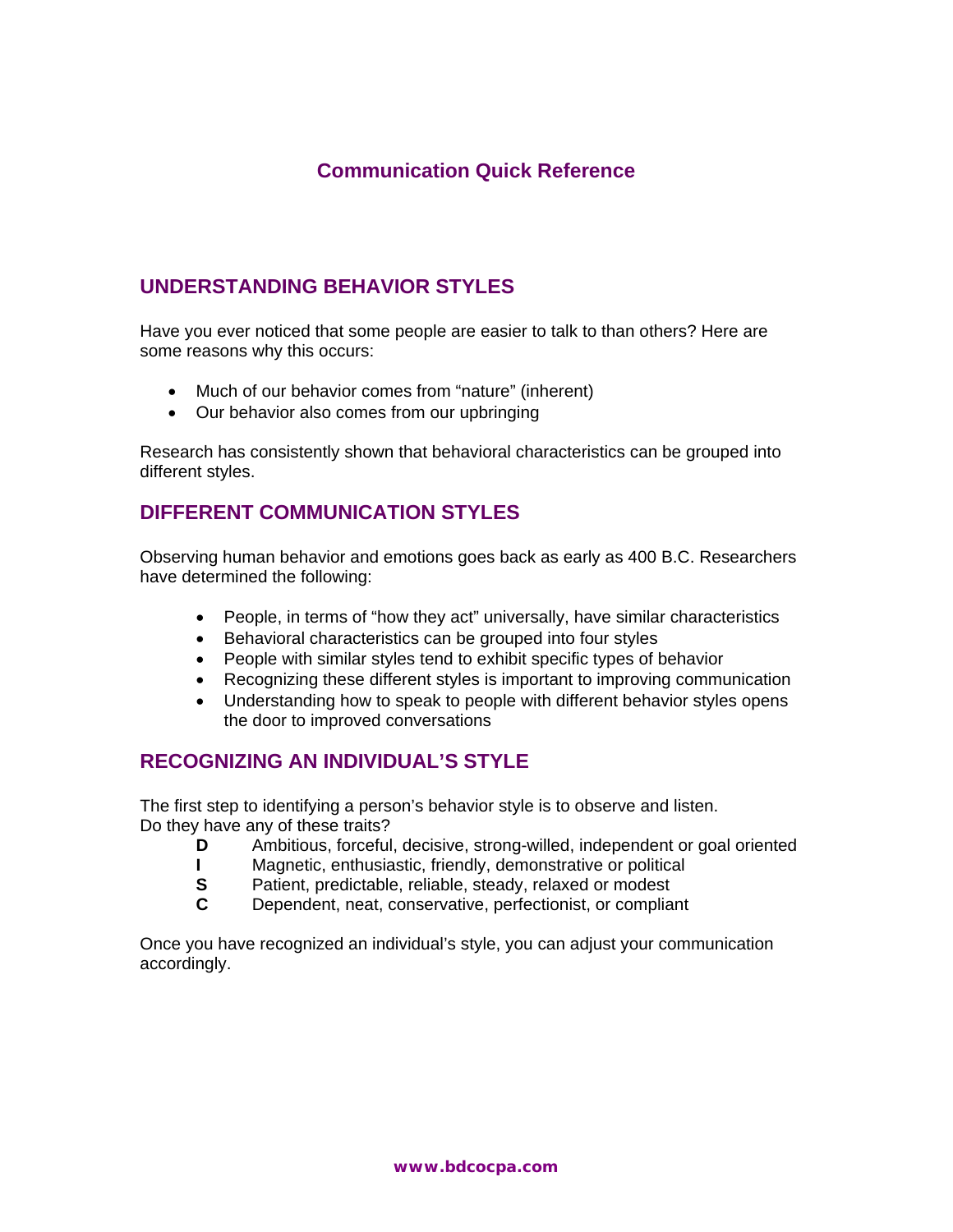# **STYLE CHARACTERISTICS**

After identifying the person's behavior style as a D, I, S, or C, it is important to understand what this means. Here is an overview of each category:

- **D** Buys new products and are entrepreneurs, doesn't like to waste time, and has a fairly high ego
- **I** Friendly people-oriented, glad to see you, and likes to try new innovative products
- **S** Shy but wants to be your friend, is slow to make changes, needs to trust you, and is family oriented
- **C** Suspicious, does not make changes readily, not too talkative, and is not an innovator

## **TIPS FOR IMPROVING COMMUNICATION**

By learning to adapt your communication style to fit the needs of your listener, you will become more effective in your conversation with them. The following are some tips when selling to a:

- **D** Quickly get to the bottom line, appear credible, be concise and business-like, and be prepared with support material in a well-organized package
- **I** Provide a warm and friendly environment, ask feeling questions to draw out their opinions, spare the details, give plenty of follow-up, and present new and innovative products
- **S** Needs lots of proof and statistics, take it slow and easy, earn their trust and friendship, use facts, and answer all their questions
- **C** Needs to see proven results, give time to absorb and digest facts, use plenty of testimonials, don't rush, and be on point

# **WHERE TO USE**

You can use these techniques in any communication situation. Here are some suggested places:

- Hospitality Center talking with your guests or customers
- On the telephone or in person with distributors and sales reps
- In the workplace with fellow employees or supervisors